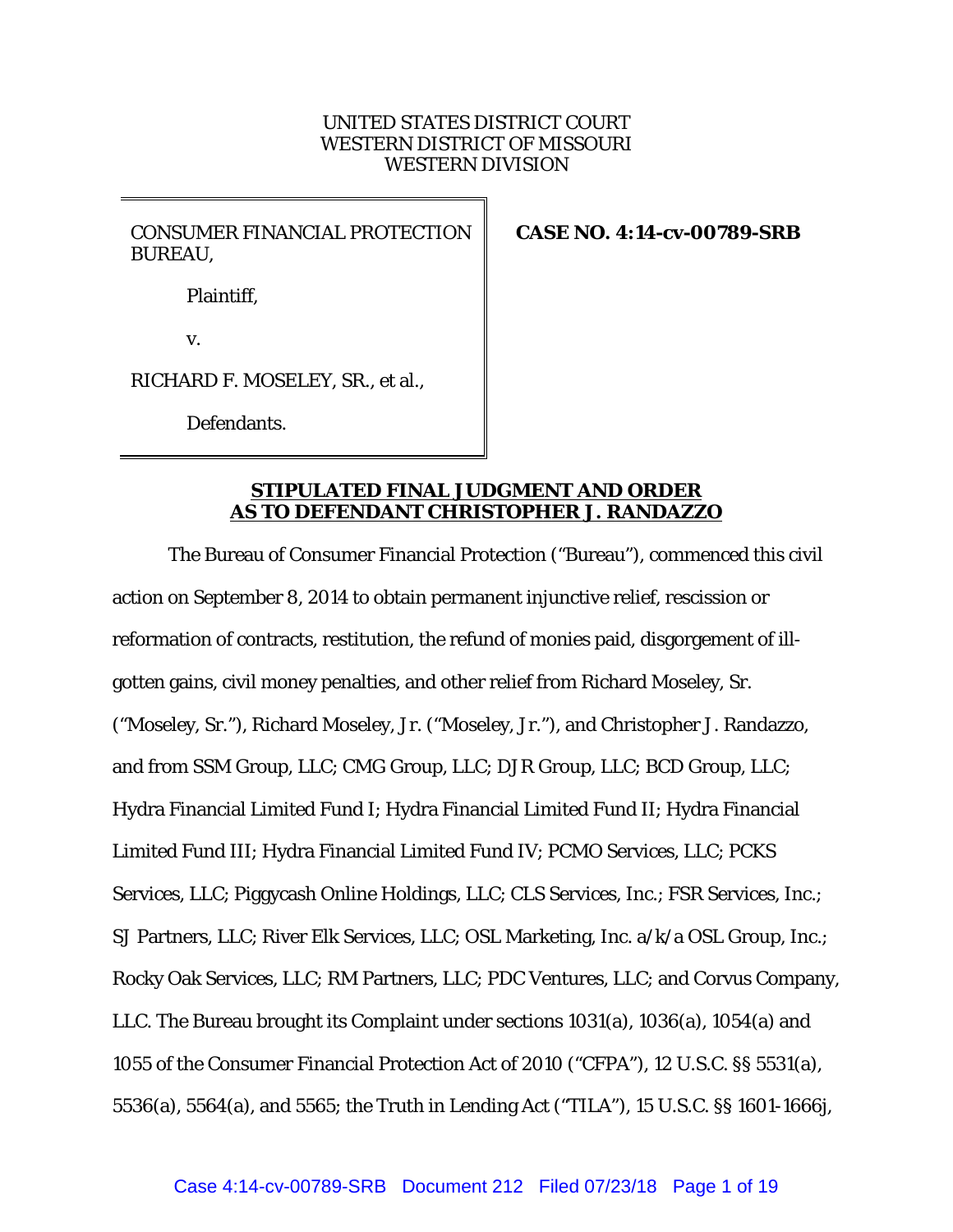and its implementing Regulation Z, 12 C.F.R. Part 1026; and the Electronic Fund Transfer Act ("EFTA"), 15 U.S.C. §§ 1693-1693r, and its implementing Regulation E, 12 C.F.R. Part 1005. In the Complaint, the Bureau alleges that Defendants violated the CFPA, EFTA and TILA in connection with the offering, provision, servicing and collection of online short-term, high-interest loans across the country. The Bureau and Christopher J. Randazzo agree to entry of this Stipulated Final Judgment and Order ("Order") by this Court.

# **THEREFORE, IT IS ORDERED**:

## **FINDINGS**

By stipulation of the parties and being advised of the premises, the Court finds:

1. This Court has jurisdiction over the parties and the subject matter of this action pursuant to 12 U.S.C. § 5565(a)(1) and 28 U.S.C. §§ 1331 and 1345.

2. Venue in the Western District of Missouri is proper under 28 U.S.C. § 1391(b) and 12 U.S.C. § 5564(f).

3. The Bureau and Settling Defendant agree to entry of this Order to settle and resolve all matters in dispute arising from the conduct alleged in the Complaint related to Settling Defendant.

4. The Complaint states claims upon which relief may be granted.

5. The relief provided in this Order is appropriate and available pursuant to sections 1054 and 1055 of the CFPA, 12 U.S.C. §§ 5564 and 5565.

6. Settling Defendant neither admits nor denies the allegations in the Complaint, except that he admits the jurisdictional allegations in the Complaint and the facts stated in this Order.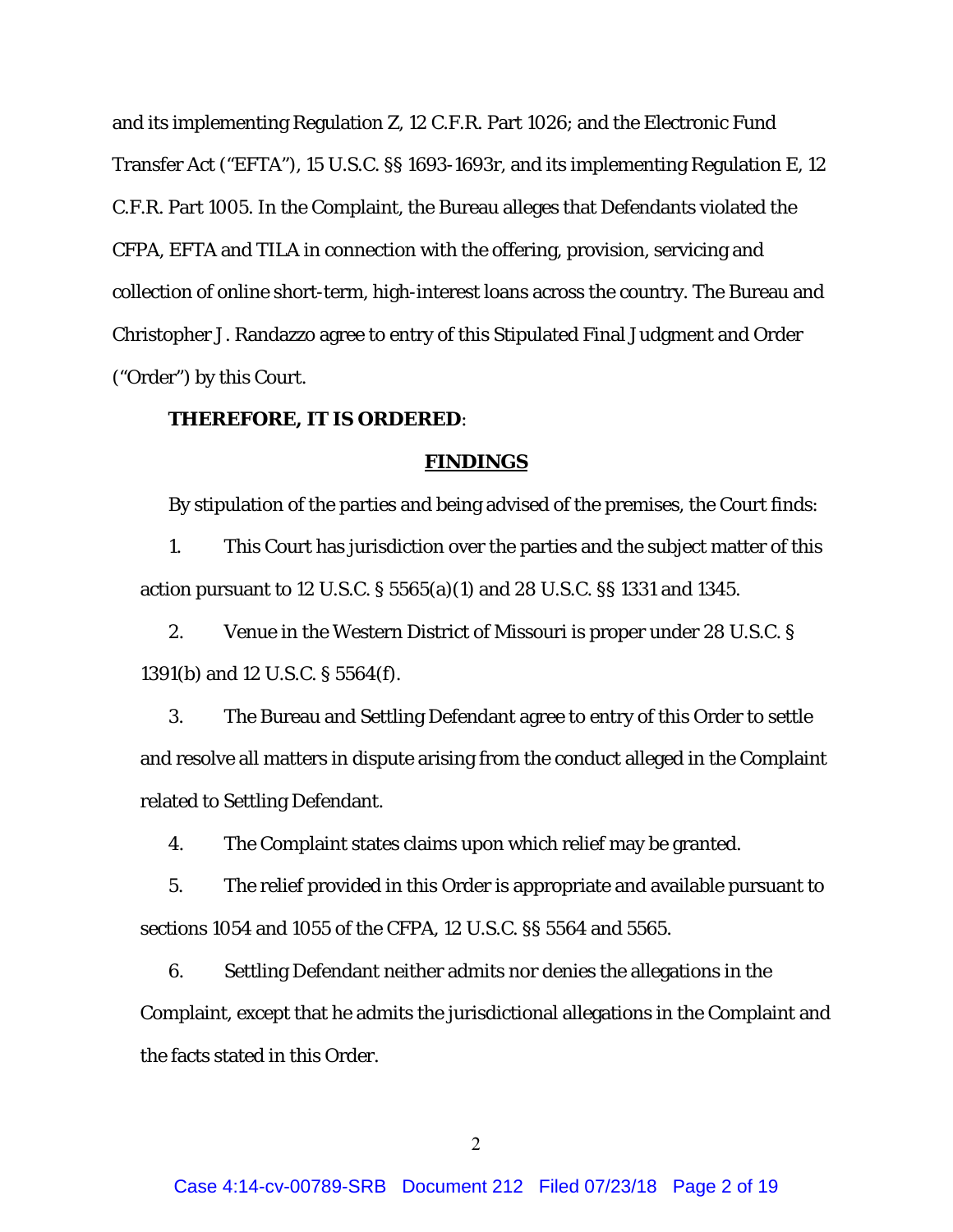7. Settling Defendant waives all rights to seek judicial review or otherwise challenge or contest the validity of this Order and any claim that he may have under the Equal Access to Justice Act, 28 U.S.C. § 2412, concerning the prosecution of this action to the date of this Order. Each party agrees to bear its own costs and expenses, including, without limitation, attorneys' fees.

8. Entry of this Order is in the public interest.

9. Settling Defendant was hired by Individual Defendant Richard Moseley, Sr. in June 2010.

10. From June 2010 to April 2014, Settling Defendant was employed by one or more of the Corporate Defendants. Settling Defendant had the following titles during his employment: Comptroller of OSL Marketing, Inc.; Controller of Defendant River Elk Services, LLC; Controller of Rocky Oak Services, LLC; Senior Manager of Hydra Financial Limited Fund I-IV; and Treasurer and Manager of Finance of Corvus Company, LLC.

11. During Settling Defendant's employment, Settling Defendant performed in-house accounting for the Corporate Defendants and prepared periodic financial reporting for the online consumer lending operations upon request of Moseley, Sr. Settling Defendant was also responsible for monitoring accounts payable for the Corporate Defendants.

12. During Settling Defendant's employment, Settling Defendant was responsible for monitoring many of the Defendants' bank accounts and recording the movement of funds between the online consumer lending operations and bank accounts associated with each of the Corporate Defendants, as well as accounts in the

3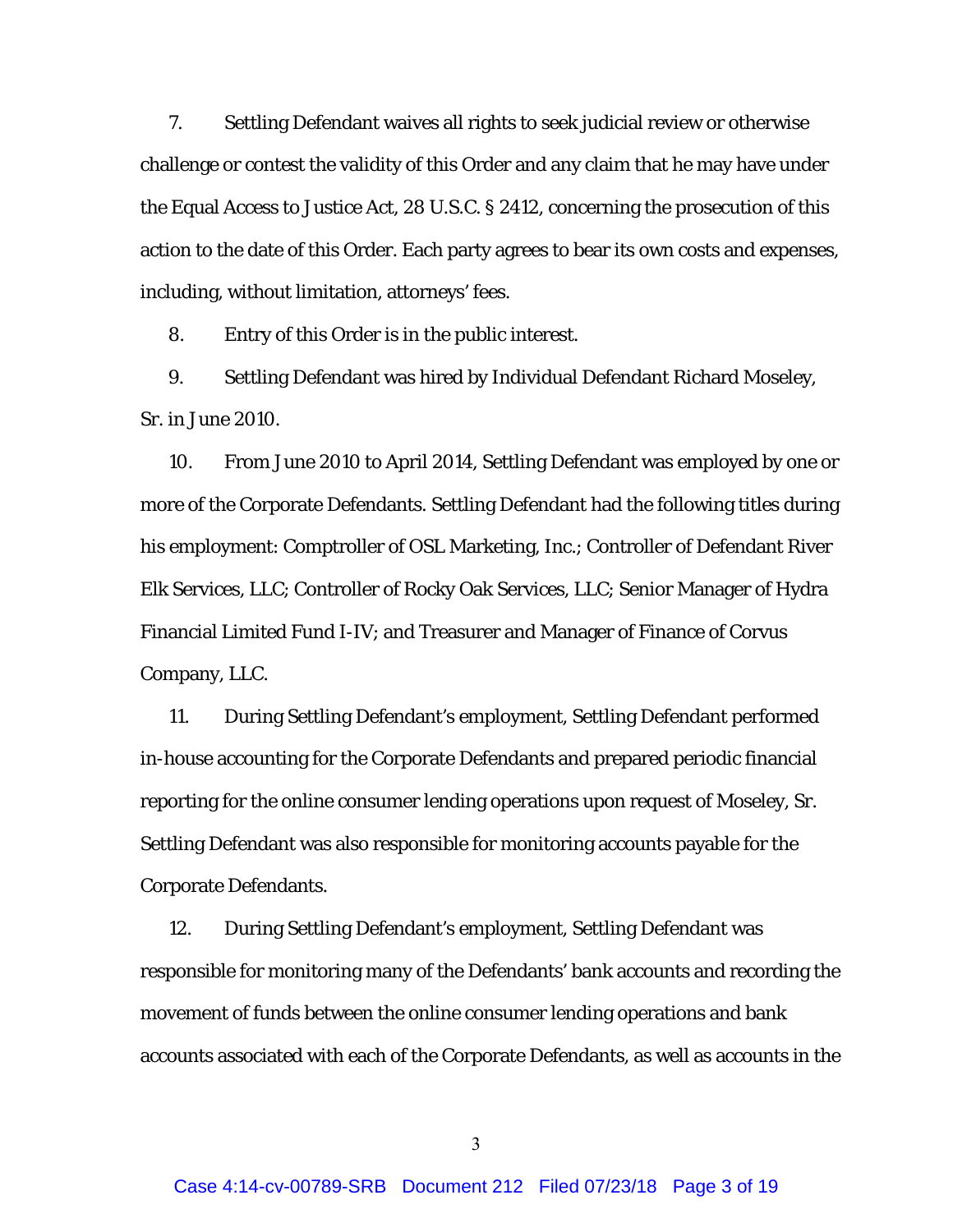names of Moseley, Sr. and Moseley, Jr. Settling Defendant provided a daily summary of bank activity to Moseley, Sr.

13. Settling Defendant personally observed that, on a monthly basis, Moseley, Sr. and Moseley, Jr. withdrew owner draws from one or more Corporate Defendant bank accounts that held consumer funds from the online consumer lending operations. The owner draws were of varying amounts and for the personal use of Moseley, Sr. and Moseley, Jr.

14. The Corporate Defendants operated as part of a common enterprise through an interrelated network of companies that: shared common control, employees, addresses, and office space; commingled funds; and interacted with consumers, lead generators, debt collectors, payment processors, and other third parties from common locations.

15. Since 2008, the online consumer lending operations owned, managed, operated, and controlled by Moseley, Sr. and Moseley, Jr. collected hundreds of millions of dollars from consumers nationwide.

16. Moseley, Sr. and Moseley, Jr. shared the profits from the online consumer lending operations. Settling Defendant received an annual salary of approximately \$50,000-\$70,000. Aside from his salary and employee benefits, Settling Defendant did not receive any other compensation for his employment with any of the Corporate Defendants.

# **DEFINITIONS**

- 17. For the purposes of this Order, the following definitions apply:
	- a. "Assisting others" means helping, aiding, or providing support to others, including but not limited to: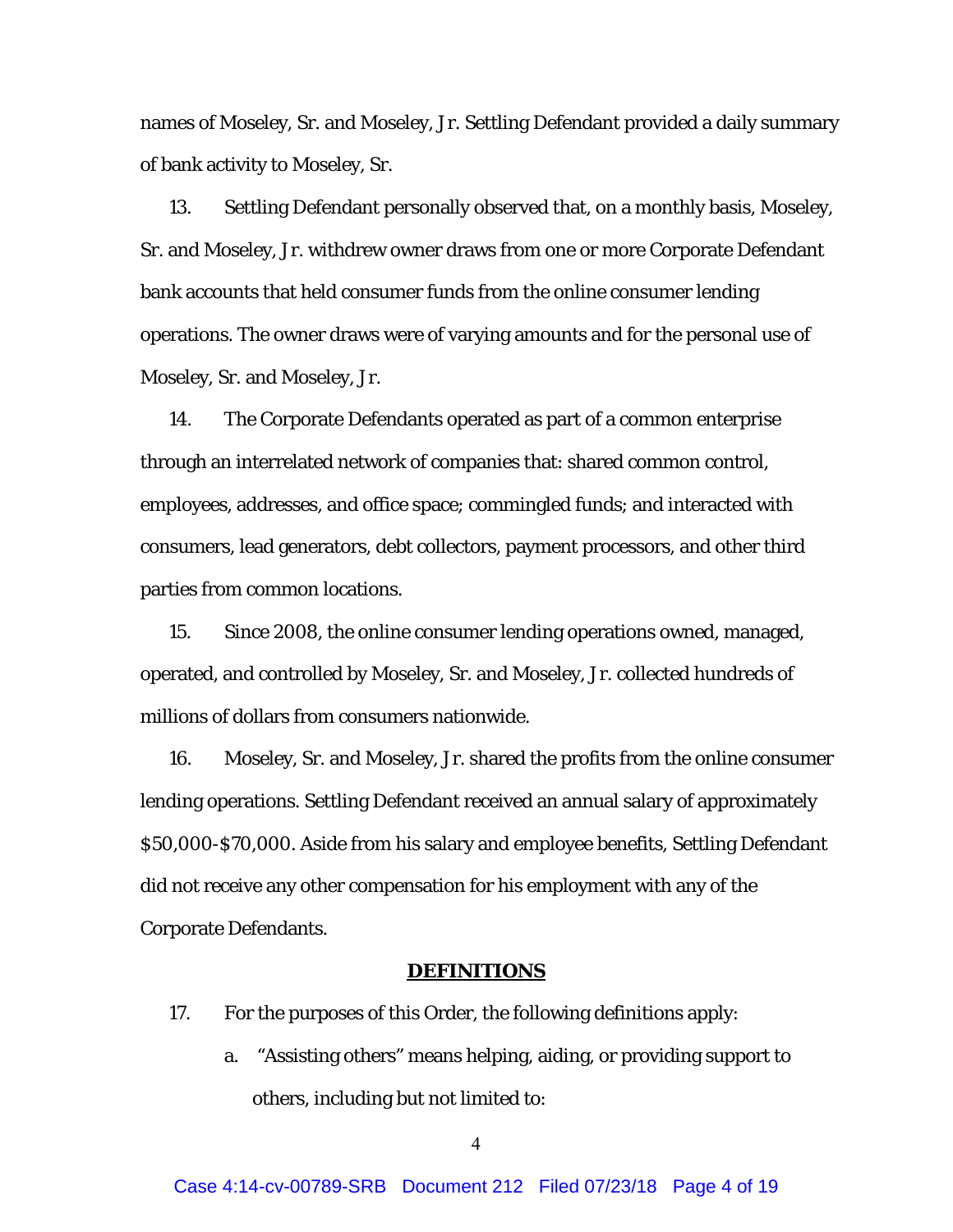- i. performing customer service functions including, but not limited to, receiving or responding to consumer complaints;
- ii. formulating or providing, or arranging for the formulation or provision of, any advertising or marketing material, including, but not limited to, any telephone sales script, direct mail solicitation, or the text of any Internet website, email, or other electronic communication;
- iii. formulating or providing, or arranging for the formulation or provision of, any marketing support material or service, including but not limited to, web or Internet Protocol addresses or domain name registration for any Internet websites, affiliate marketing services, or media placement services;
- iv. providing names of, or assisting in the generation of, potential customers, excluding referrals of those personally known to Settling Defendant;
- v. participating in or providing services related to the offering, sale, or servicing of a product, or the collection of payments for a product;
- vi. performing marketing, billing, or payment services of any kind; and
- vii. acting or serving as an owner, officer, director, manager, or principal of any entity.
- b. "Complaint" means the Bureau's complaint filed in the above-captioned action on September 8, 2014 (ECF No. 3).
- c. "Consumer financial product or service" is synonymous in meaning and equal in scope to the definition of the term in section 1002(5) of the CFPA,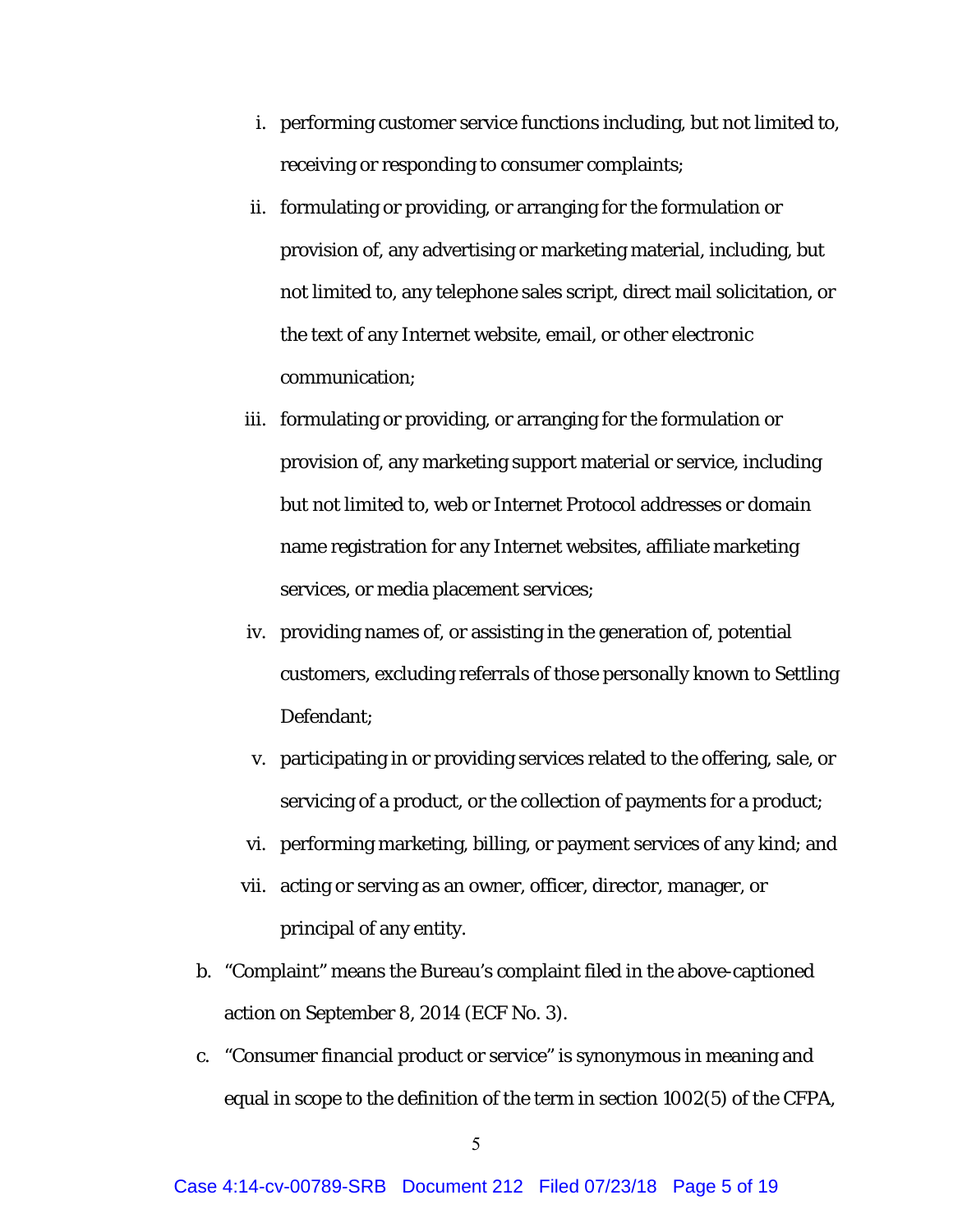12 U.S.C. § 5481(5), and, subject to applicable restrictions contained in the CFPA, includes but is not limited to, the following financial products or services delivered, offered, or provided in connection with a consumer financial product or service offered or provided for use by consumers primarily for personal, family or household purposes:

- i. Extending credit, and servicing loans, including acquiring, purchasing, selling, brokering, or other extensions of credit (other than solely extending commercial credit to a person who originates consumer credit transactions);
- ii. collecting, analyzing, maintaining, or providing consumer report information or other account information, including information relating to the credit history of consumers, used or expected to be used in connection with any decision regarding the offering or provision of a consumer financial product or service; and

iii. collecting debt related to any consumer financial product or service.

- d. "Debt" means any obligation or alleged obligation to pay money, whether or not such obligation has been reduced to judgment.
- e. "Defendants" means the Individual Defendants and the Corporate Defendants, individually, collectively, or in any combination, and each of them by whatever names each might be known;
	- i. "Corporate Defendants" means SSM Group, LLC; CMG Group, LLC; DJR Group, LLC; BCD Group, LLC; Hydra Financial Limited Fund I; Hydra Financial Limited Fund II; Hydra Financial Limited Fund III; Hydra Financial Limited Fund IV; PCMO Services, LLC;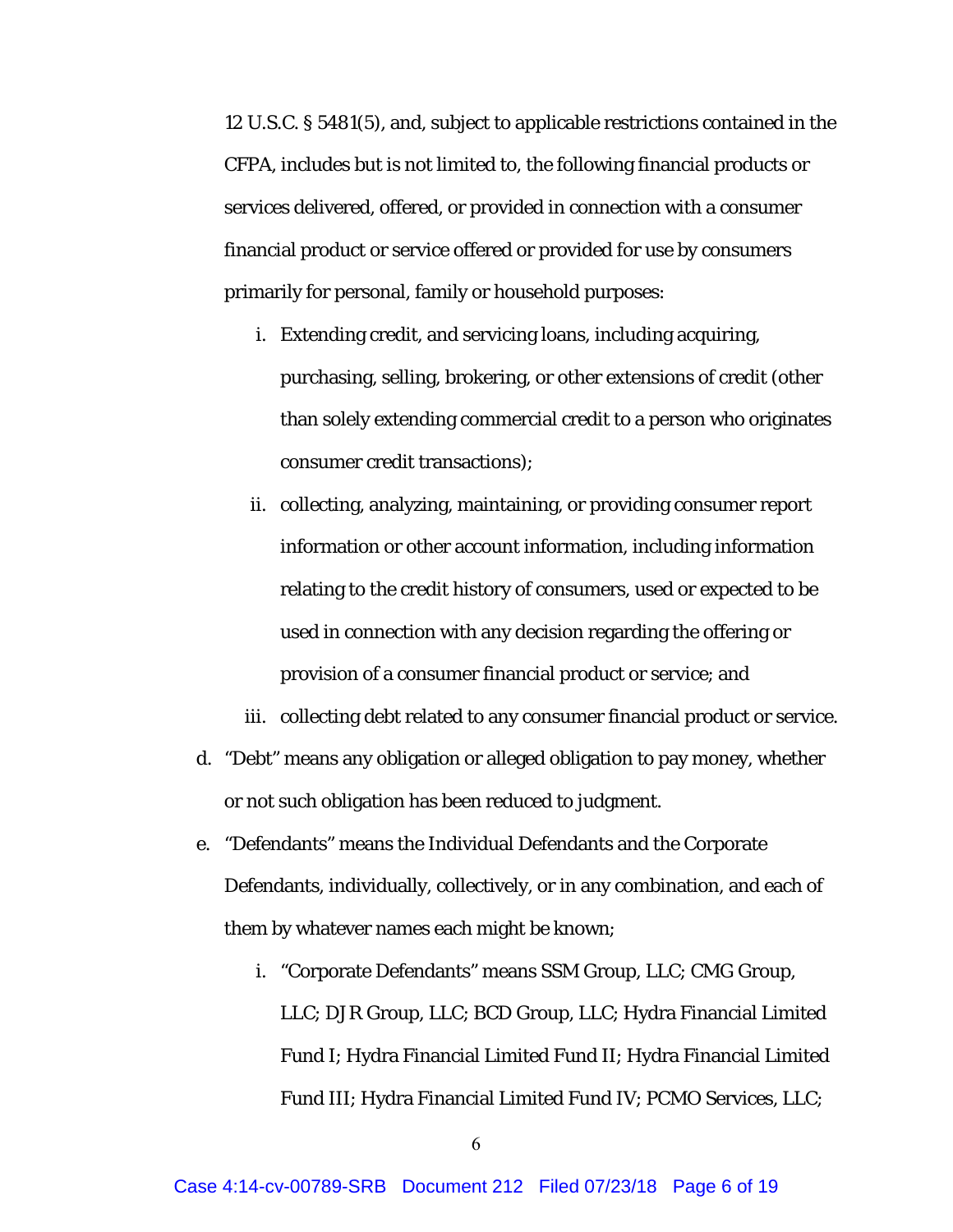PCKS Services, LLC; Piggycash Online Holdings, LLC; CLS Services, Inc.; FSR Services, Inc.; SJ Partners, LLC; River Elk Services, LLC; OSL Marketing, Inc., a/k/a OSL Group, Inc.; Rocky Oak Services, LLC; RM Partners, LLC; PDC Ventures, LLC; and Corvus Company, LLC, and any successors and assigns.

- ii. "Individual Defendants" mean Richard F. Moseley, Sr.; Richard F. Moseley, Jr.; and Christopher J. Randazzo, collectively, or in any combination, and each of them by any other names by which they might be known;
- iii. "Settling Defendant" means Christopher J. Randazzo, by any names by which he might be known.
- f. "Effective Date" means the date on which this Order is entered by the Court.
- g. "Enforcement Director" means the Assistant Director of the Office of Enforcement for the Bureau of Consumer Financial Protection, or his or her delegee.
- h. "Person" means an individual, partnership, company, corporation, association (incorporated or unincorporated), trust, estate, cooperative organization, or other entity.
- i. "Related Consumer Action" means a private action by or on behalf of one or more consumers or an enforcement action by another governmental agency brought against Settling Defendant based on substantially the same facts as alleged in the Complaint in this action.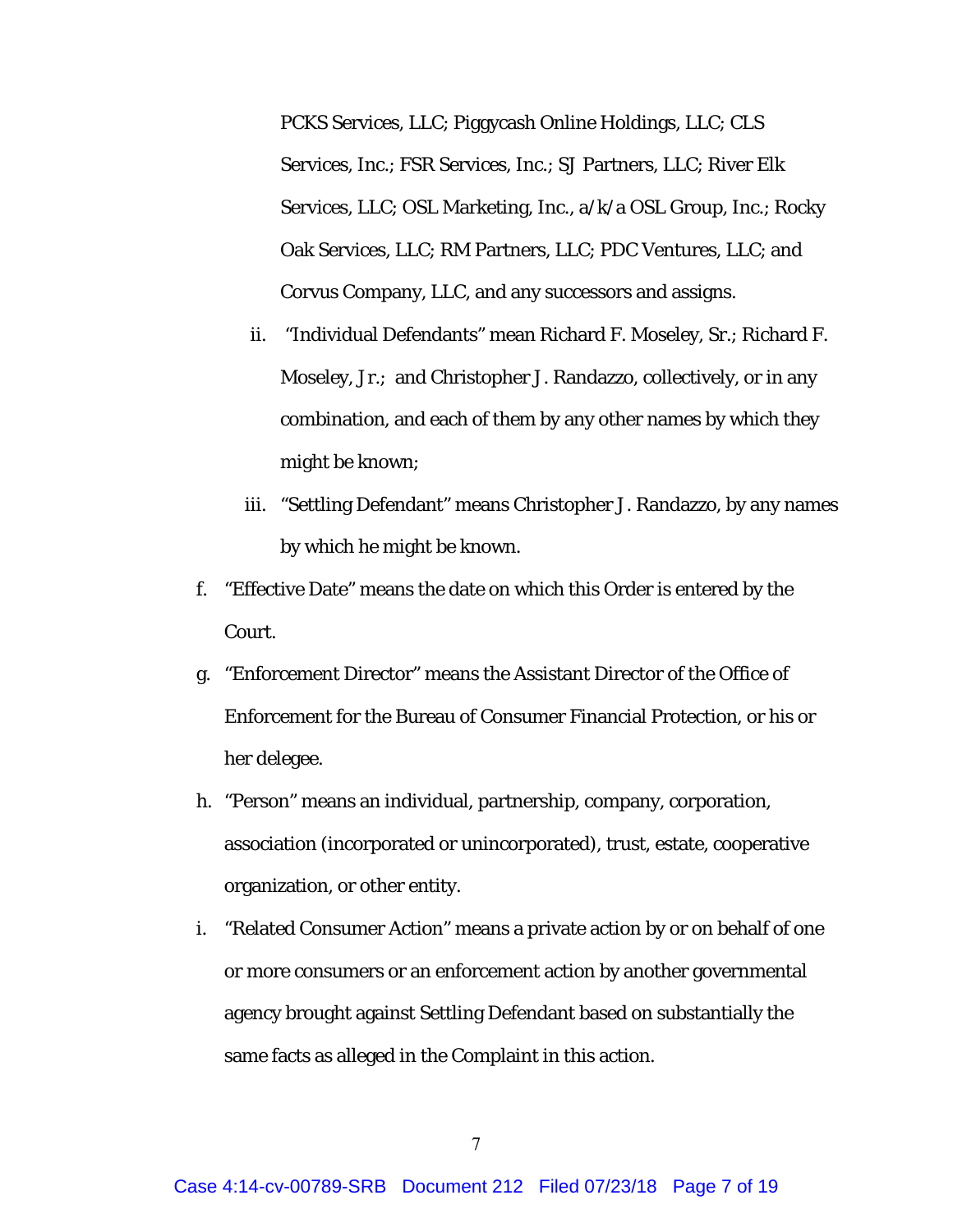## **ORDER**

## **Conduct Provisions**

#### **I.**

# **BAN ON ORIGINATING, OFFERING, SERVICING, COLLECTING OR SELLING LOANS OR OTHER EXTENSIONS OF CREDIT**

## **IT IS HEREBY ORDERED** that:

18. Settling Defendant, whether acting directly or indirectly, is restrained and enjoined from, or assisting others in, any of the following for five (5) years after the Effective Date:

- a. Marketing, advertising, promoting, or offering any loan or other extension of consumer credit;
- b. Originating loans or extending credit to consumers;
- c. Attempting to collect or collecting payments from consumers on an existing loan, whether directly or through a third-party debt collector;
- d. Communicating with consumers regarding any loan or other extension of credit; and
- e. Selling, assigning, brokering, gifting, conveying, or otherwise transferring any purported consumer debt to a third party, including any debt broker, debt buyer, or debt collector.

# **II.**

# **PROHIBITED CONDUCT RELATING TO CONSUMER FINANCIAL PRODUCTS OR SERVICES**

# **IT IS FURTHER ORDERED** that:

19. Settling Defendant, and his officers, agents, servants, employees, and attorneys, who have actual notice of this Order, whether acting directly or indirectly, in connection with the marketing, advertising, promotion, offering, originating,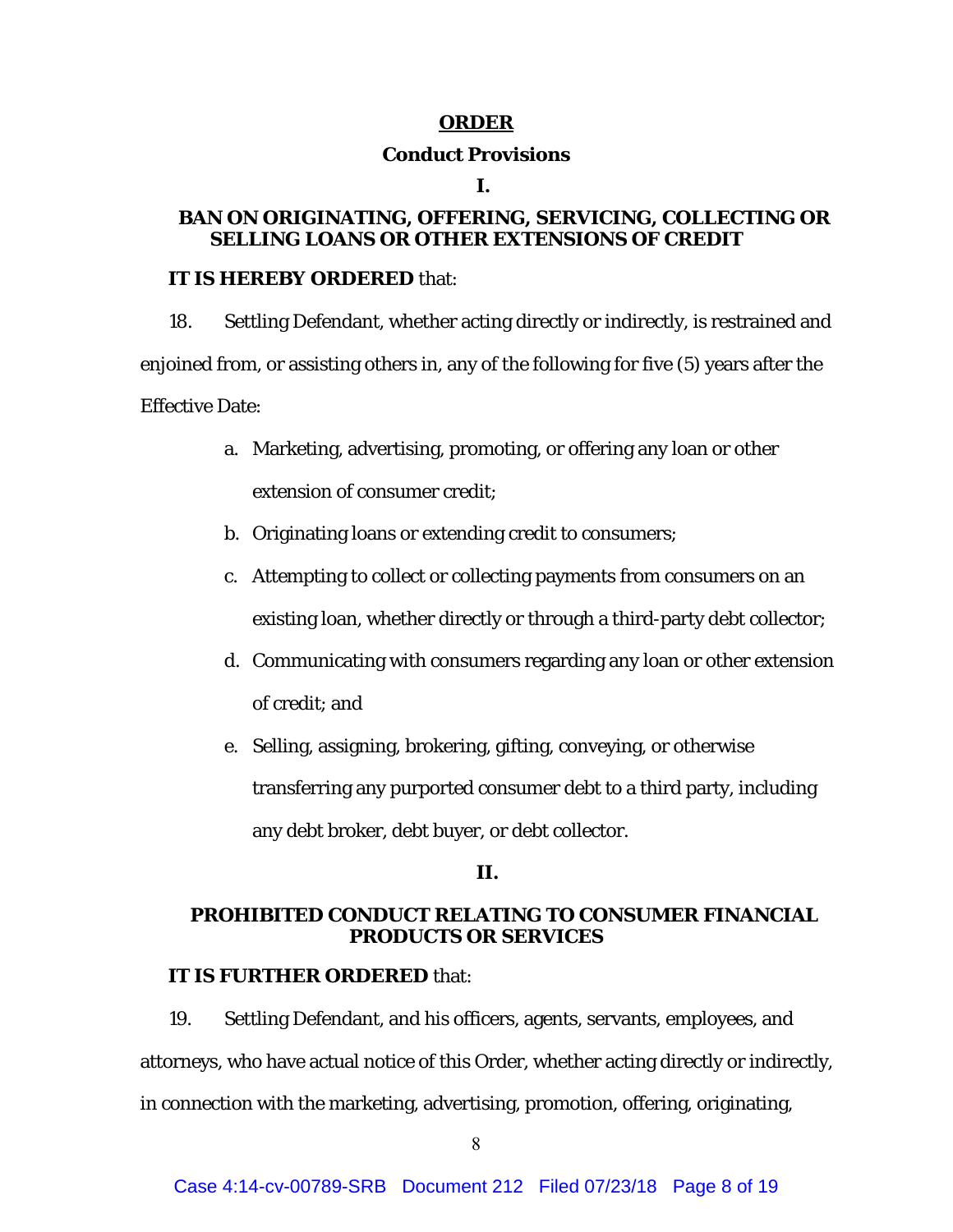servicing, sale, or performance of any consumer loan, are hereby permanently restrained and enjoined from, or assisting others in, misrepresenting, or assisting others in misrepresenting, expressly or by implication:

- a. That consumers authorized or otherwise consented to a loan;
- b. That consumers authorized or otherwise consented to access to their bank accounts;
- c. That consumers are obligated to pay finance charges associated with a loan that they did not authorize or consent to;
- d. The character, amount, or legal status of a loan;
- e. The payment schedule of a loan;
- f. The interest rate, annual percentage rate, or finance charge of a loan and whether they are fixed or adjustable;
- g. Whether, and to what extent, a payment will be applied to repayment of the principal of a loan; and
- h. Whether a loan will be refinanced or rolled over, and whether refinancing may trigger a prepayment penalty or other fees.

20. In addition, Settling Defendant, and his officers, agents, servants, employees, and attorneys, who have actual notice of this Order, whether acting directly or indirectly, in connection with the marketing, advertising, promotion, offering, originating, servicing, sale, or performance of any consumer loan, are hereby permanently restrained and enjoined from causing debits to be made from any consumer's bank or other financial account, and from billing any consumer for any charge, without the consumer's express, informed consent.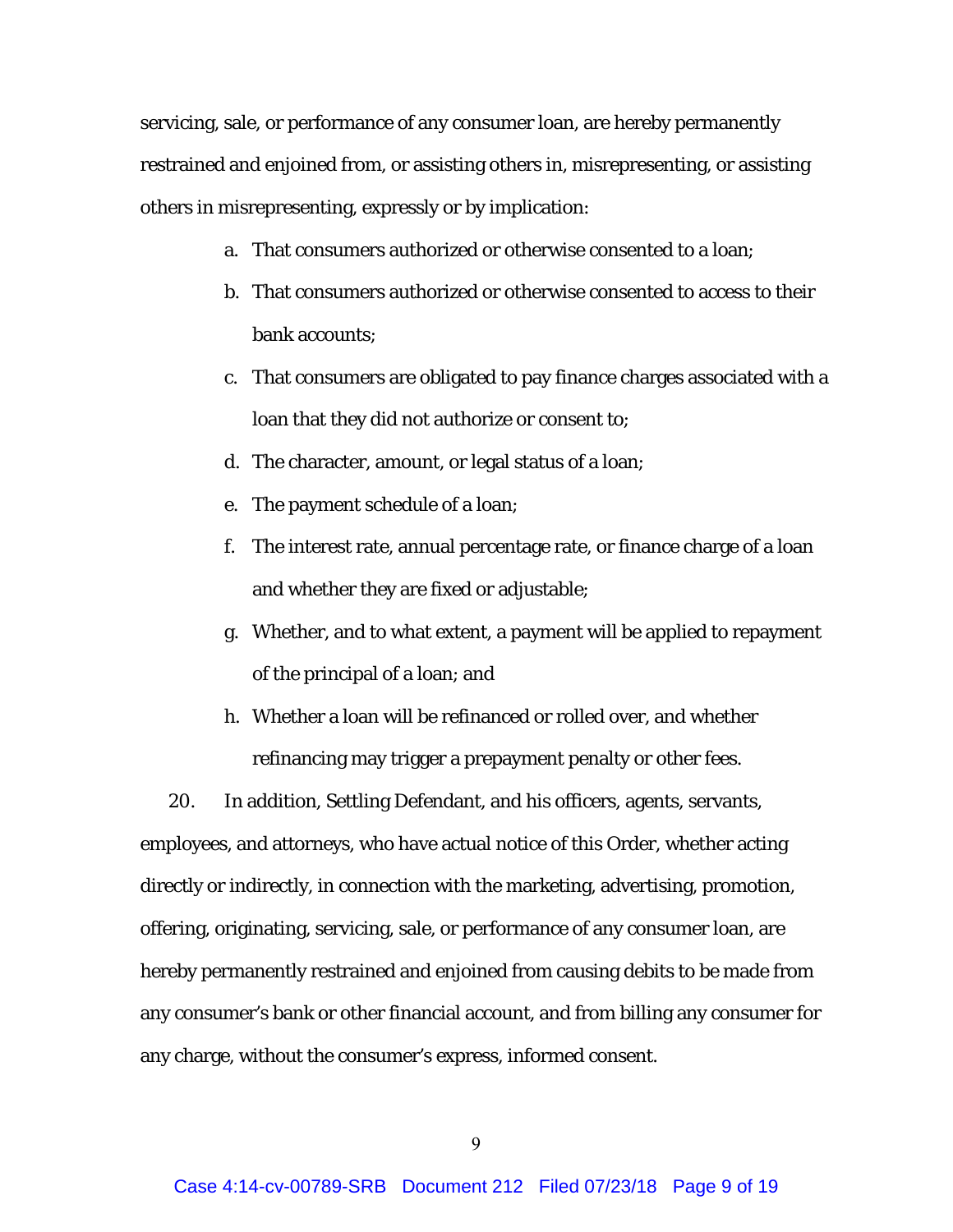21. In addition, Settling Defendant, and his officers, agents, servants, employees, and attorneys, who have actual notice of this Order, whether acting directly or indirectly, in connection with the marketing, advertising, promotion, offering, originating, servicing, sale, or performance of any consumer financial product or service, are hereby permanently restrained and enjoined from making any representation, or assisting others in making any representation, about the performance, efficacy, nature, or characteristics of any consumer financial product or service, unless, at the time such representation is made, Settling Defendant possesses and relies upon competent and reliable evidence that substantiates that the representation is true.

## **III.**

# **COOPERATION WITH BUREAU COUNSEL**

## **IT IS FURTHER ORDERED** that:

22. Settling Defendant must cooperate fully with the Bureau in this matter and in any investigation related to or associated with the conduct described in the Complaint. Settling Defendant must provide truthful and complete information, evidence, and testimony. Settling Defendant must appear for interviews, discovery, hearings, trials, and any other proceedings that the Bureau may reasonably request upon 15 days written notice, or other reasonable notice, at such places and times as the Bureau may designate, without the service of compulsory process.

23. Settling Defendant must cooperate fully to help the Bureau determine the identity, location and contact information of any Defendant or any of the Corporate Defendants' former employees. Settling Defendant must provide such information in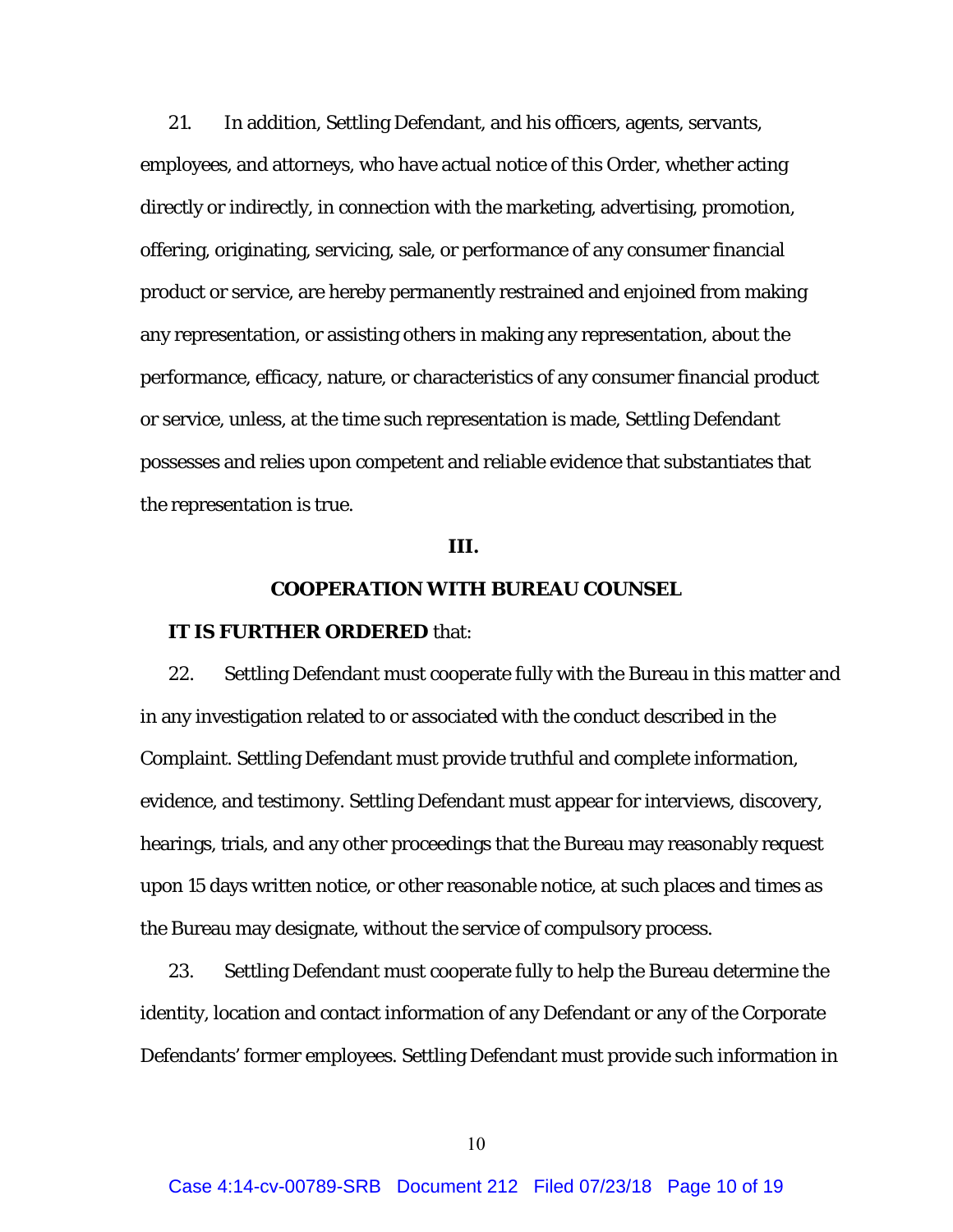his or his agents' possession or control within 14 days of receiving a written request from the Bureau.

24. Settling Defendant must cooperate fully to help the Bureau determine the identity, location, contact information, and amount of injury sustained by each customer of Corporate Defendants. Settling Defendant must provide such information in his or his agents' possession or control within 14 days of receiving a written request from the Bureau.

## **IV.**

# **PROHIBITION ON DISCLOSING CUSTOMER INFORMATION IT IS FURTHER ORDERED** that:

25. Settling Defendant and his officers, agents, servants, employees, and attorneys, and those persons in active concert or participation with him, who receive actual notice of this Order, whether acting directly or indirectly, may not disclose, use, or benefit from customer information, including the name, address, telephone number, email address, social security number, other identifying information, or any data that enables access to a customer's account (including a credit card, bank account, routing number or other financial account), that Settling Defendant obtained in connection with the marketing, advertising, offering, originating, servicing, collection or sale of consumer loans or other extensions of credit to consumers before the Effective Date. *Provided however*, customer information may be disclosed if requested by a government agency or required by law, regulation, court rules or order.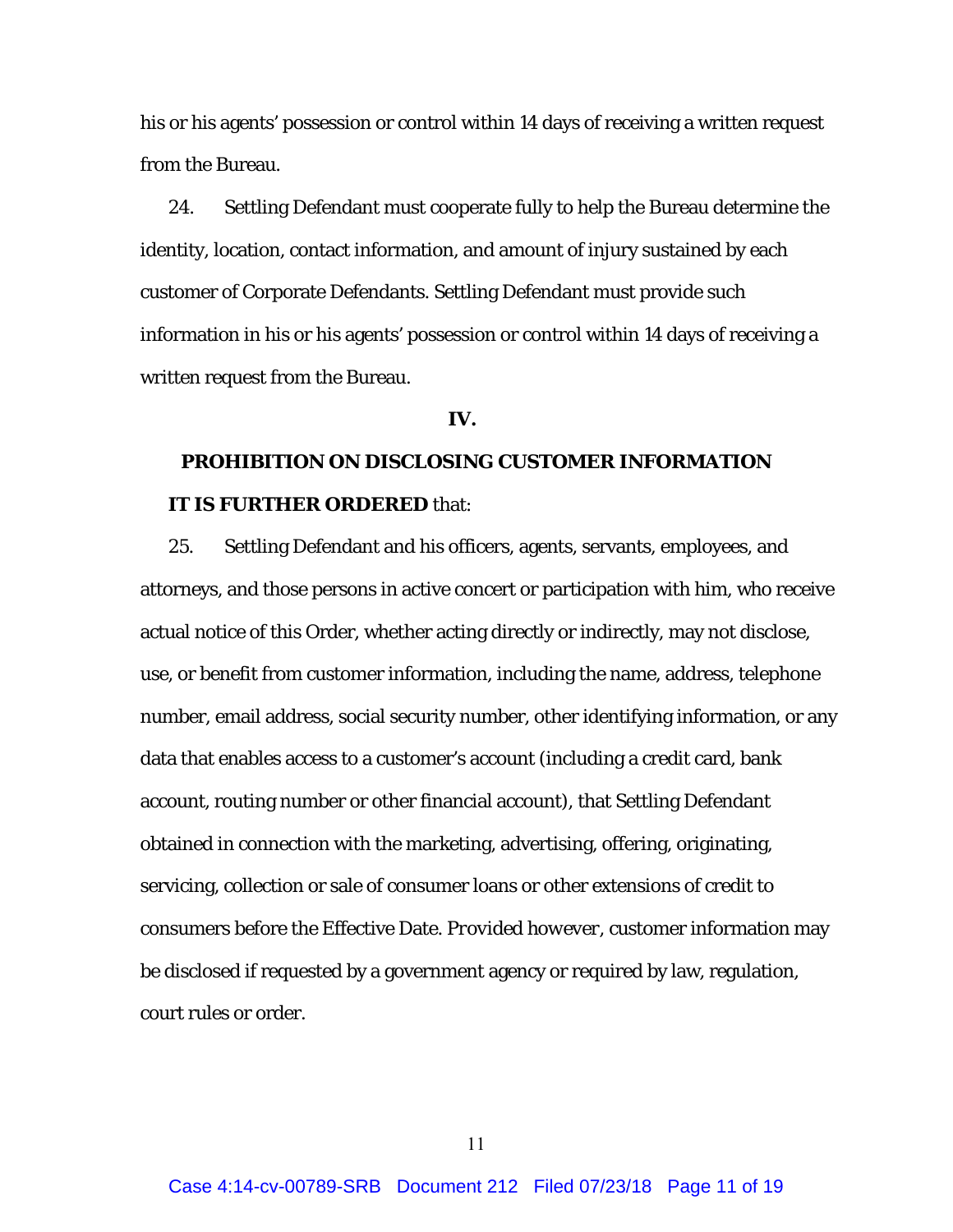#### **Monetary Provisions**

#### **V.**

## **ORDER TO PAY CIVIL MONEY PENALTY**

# **IT IS FURTHER ORDERED** that:

26. Under Section 1055(c) of the CFPA, 12 U.S.C. § 5565(c), by reason of the violations of 12 U.S.C. §§ 5531(a) and 5536(a) described in the Complaint, and taking into account the factors in 12 U.S.C. § 5565(c)(3), Settling Defendant must pay a civil money penalty of one dollar (\$1) to the Bureau. This penalty is based in part on Settling Defendant's limited ability to pay as attested to in the "Financial Statement of Individual" and supporting documents that Settling Defendant submitted to the Bureau on or about June 18, 2018.

27. Within ten (10) days of the Effective Date, Settling Defendant must pay the civil money penalty by wire transfer to the Bureau or to the Bureau's agent in compliance with the Bureau's wiring instructions.

28. The civil money penalty paid under this Order will be deposited in the Civil Penalty Fund of the Bureau as required by Section 1017(d) of the CFPA, 12 U.S.C. § 5497(d).

29. Settling Defendant relinquishes all dominion, control, and title to the funds paid to the fullest extent permitted by law and no part of the funds may be returned to Settling Defendant.

30. The facts alleged in the Complaint will be taken as true and be given collateral estoppel effect, without further proof, in any proceeding based on the entry of the Order, or in any subsequent civil litigation by or on behalf of the Bureau in a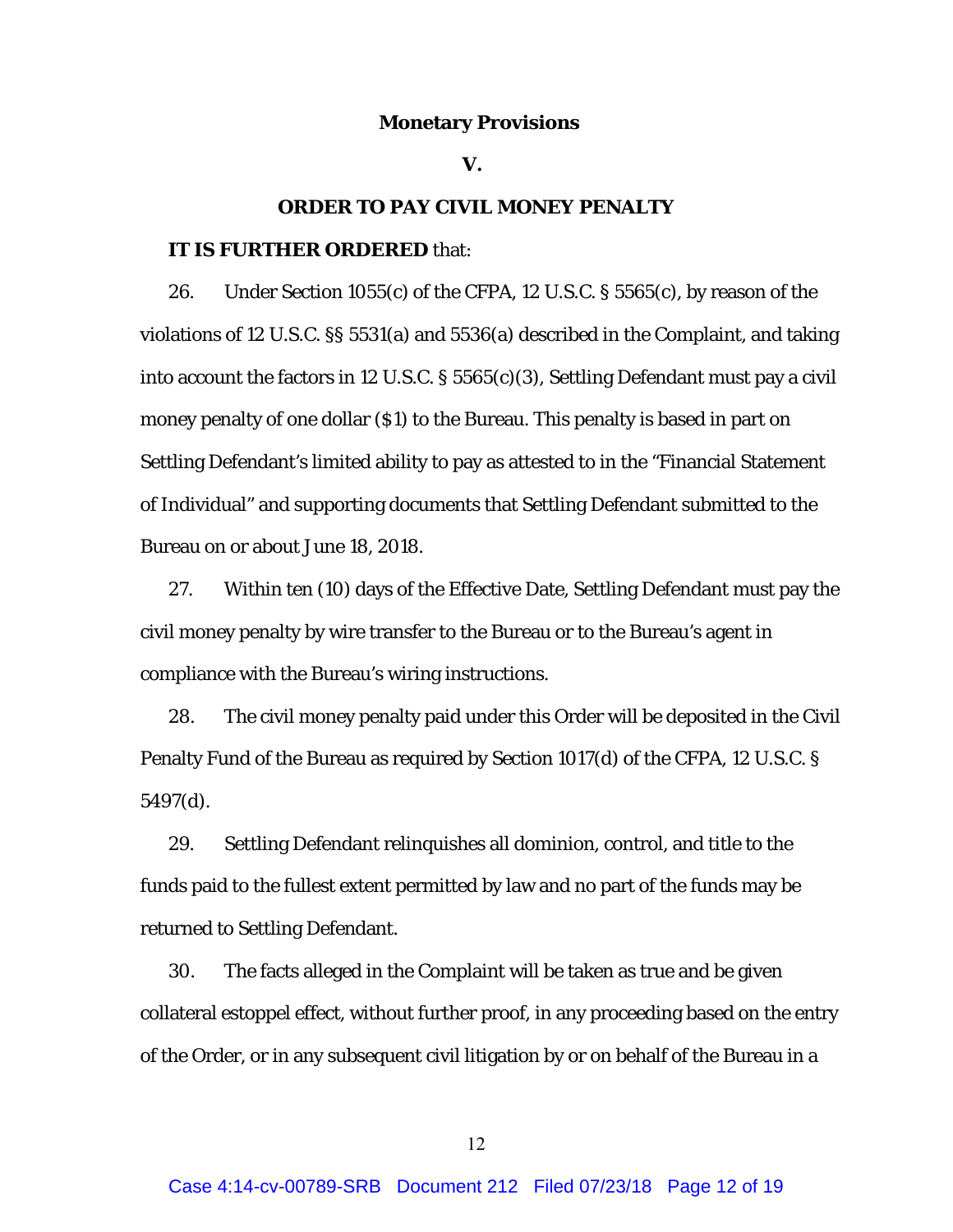proceeding to enforce its rights to any payment or monetary judgment under this Order, such as a non-dischargeability complaint in any bankruptcy case.

31. The facts alleged in the Complaint establish all elements necessary to sustain an action by the Bureau pursuant to Section 523(a)(2)(A) of the Bankruptcy Code, 11 U.S.C. § 523(a)(2)(A), and for such purposes this Order will have collateral estoppel effect against the Settling Defendant, even in such Settling Defendant's capacity as debtor-in-possession.

32. Under 31 U.S.C. § 7701, Settling Defendant, unless he has already done so, must furnish to the Bureau his taxpayer identifying numbers, which may be used for purposes of collecting and reporting on any delinquent amount arising out of this Order.

33. Within 30 days of the entry of a final judgment, order, or settlement in a Related Consumer Action, Settling Defendant must notify the Enforcement Director of the final judgment, order, or settlement in writing. That notification must indicate the amount of redress, if any, that Settling Defendant paid or is required to pay to consumers and describe the consumers or classes of consumers to whom that redress has been or will be paid. To preserve the deterrent effect of the civil money penalty in any Related Consumer Action, Settling Defendant may not argue that he is entitled to, nor may Settling Defendant benefit by, any offset or reduction of any monetary remedies imposed in the Related Consumer Action because of the civil money penalty paid in this action or because of any payment that the Bureau makes from the Civil Penalty Fund (Penalty Offset). If the court in any Related Consumer Action grants such a Penalty Offset, Settling Defendant must, within 30 days after entry of a final order granting the Penalty Offset, pay the amount of the Penalty

13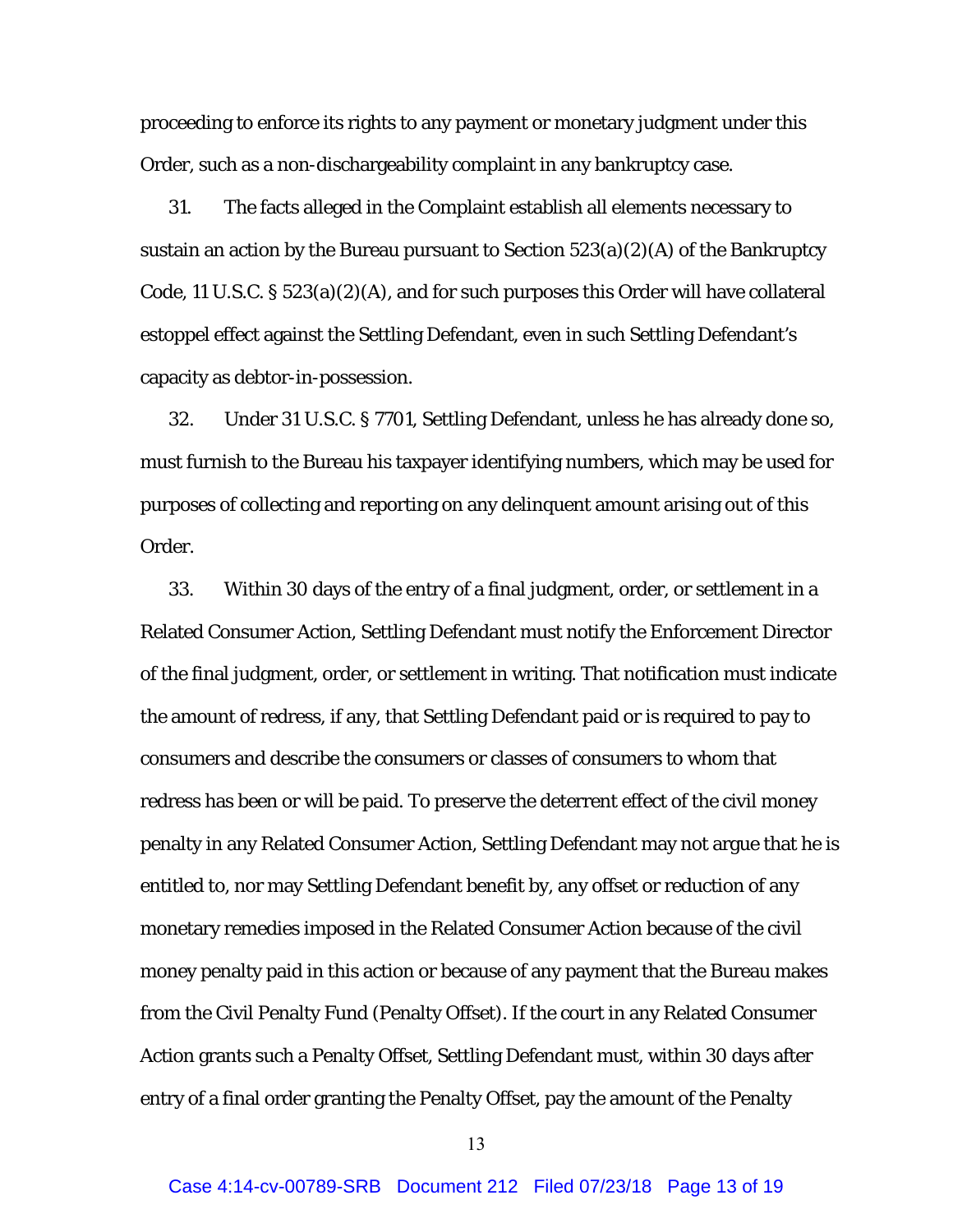Offset to the U.S. Treasury. Such a payment will not be considered an additional civil money penalty and will not change the amount of the civil money penalty imposed in this action.

34. Under Section 604(a)(1) of the Fair Credit Reporting Act, 15 U.S.C. § 168lb(a)(1), any consumer reporting agency may furnish a consumer report concerning the Settling Defendant to the Bureau, which may be used for purposes of collecting and reporting on any delinquent amount arising out of this Order.

#### **Compliance Provisions**

# **VI.**

## **REPORTING REQUIREMENTS**

#### **IT IS FURTHER ORDERED** that:

35. Settling Defendant must notify the Bureau of any development that may affect compliance obligations arising under this Order, including but not limited to, the filing of any bankruptcy or insolvency proceeding by or against Settling Defendant; or a change in Settling Defendant's name or address. Settling Defendant must provide this notice at least 30 days before the development or as soon as practicable after learning about the development, whichever is sooner.

- 36. Within 7 days of the Effective Date, Settling Defendant must:
	- a. Designate at least one telephone number and email, physical, and postal address as points of contact, which the Bureau may use to communicate with Settling Defendant;
	- b. Identify all businesses for which Settling Defendant is the majority owner, or that Settling Defendant directly or indirectly controls, by all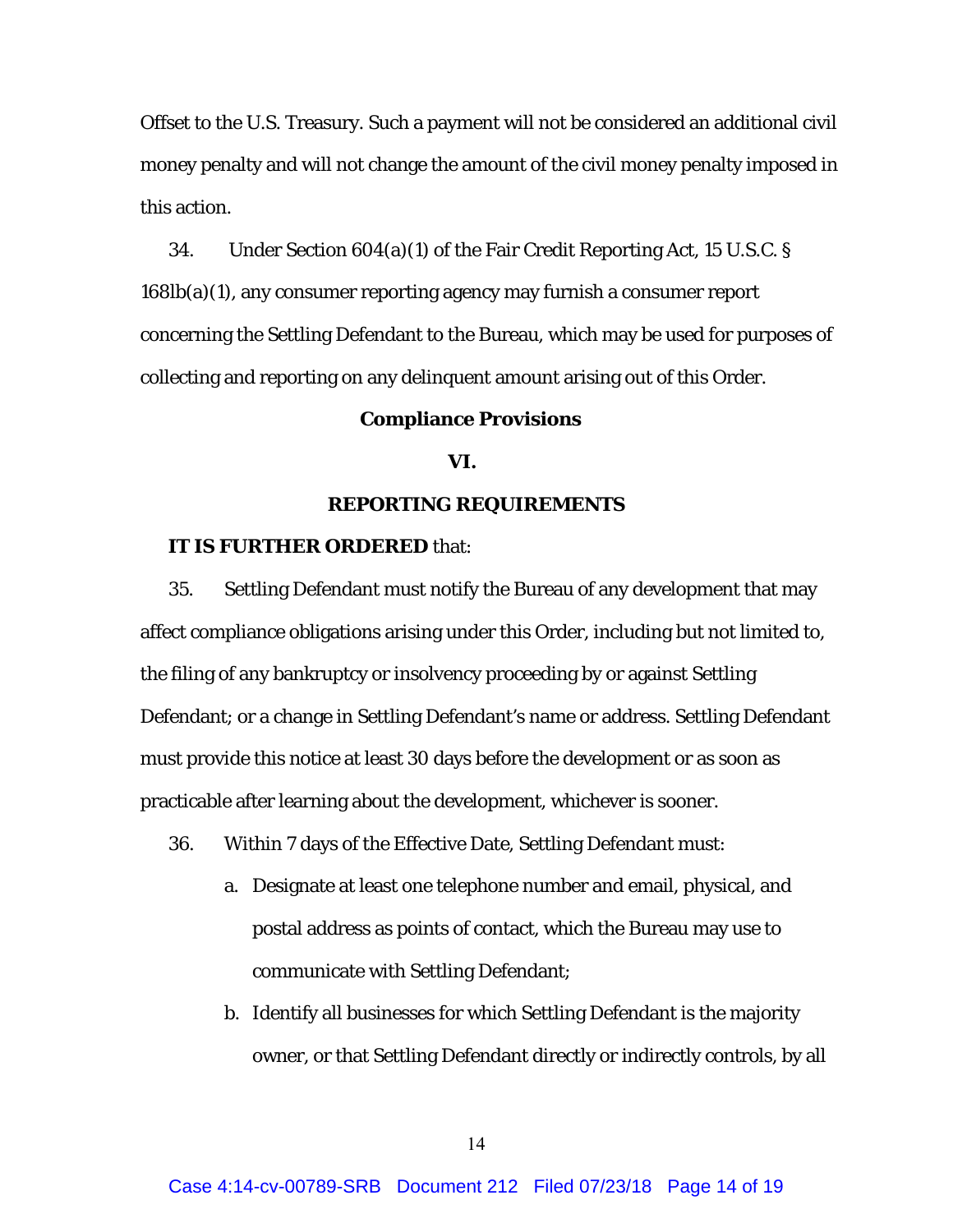of their names, telephone numbers, and physical, postal, email, and Internet addresses;

- c. Describe the activities of each such business, including the products and services offered, and the means of advertising, marketing, and sales;
- d. Identify all of Settling Defendant's telephone numbers and email, Internet, physical, and postal addresses, including all residences; and
- e. Describe in detail Settling Defendant's involvement in any business for which he performs services in any capacity or which he wholly or partially owns, including Settling Defendant's title, role, responsibilities, participation, authority, control, and ownership, and identify its name, physical address, and Internet address, if any.

37. Settling Defendant must report any change in the information required to be submitted in Paragraph 37 at least 30 days before the change or as soon as practicable after learning about the change, whichever is sooner.

#### **VII.**

# **ORDER DISTRIBUTION AND ACKNOWLEDGMENT**

## **IT IS FURTHER ORDERED** that:

38. Within 7 days of the Effective Date, the Settling Defendant must submit to the Enforcement Director an acknowledgment of receipt of this Order, sworn under penalty of perjury.

39. Within 30 days of the Effective Date, Settling Defendant, for any business for which he is majority owner or which he directly or indirectly controls and which provides consumer financial products or services, must deliver a copy of this Order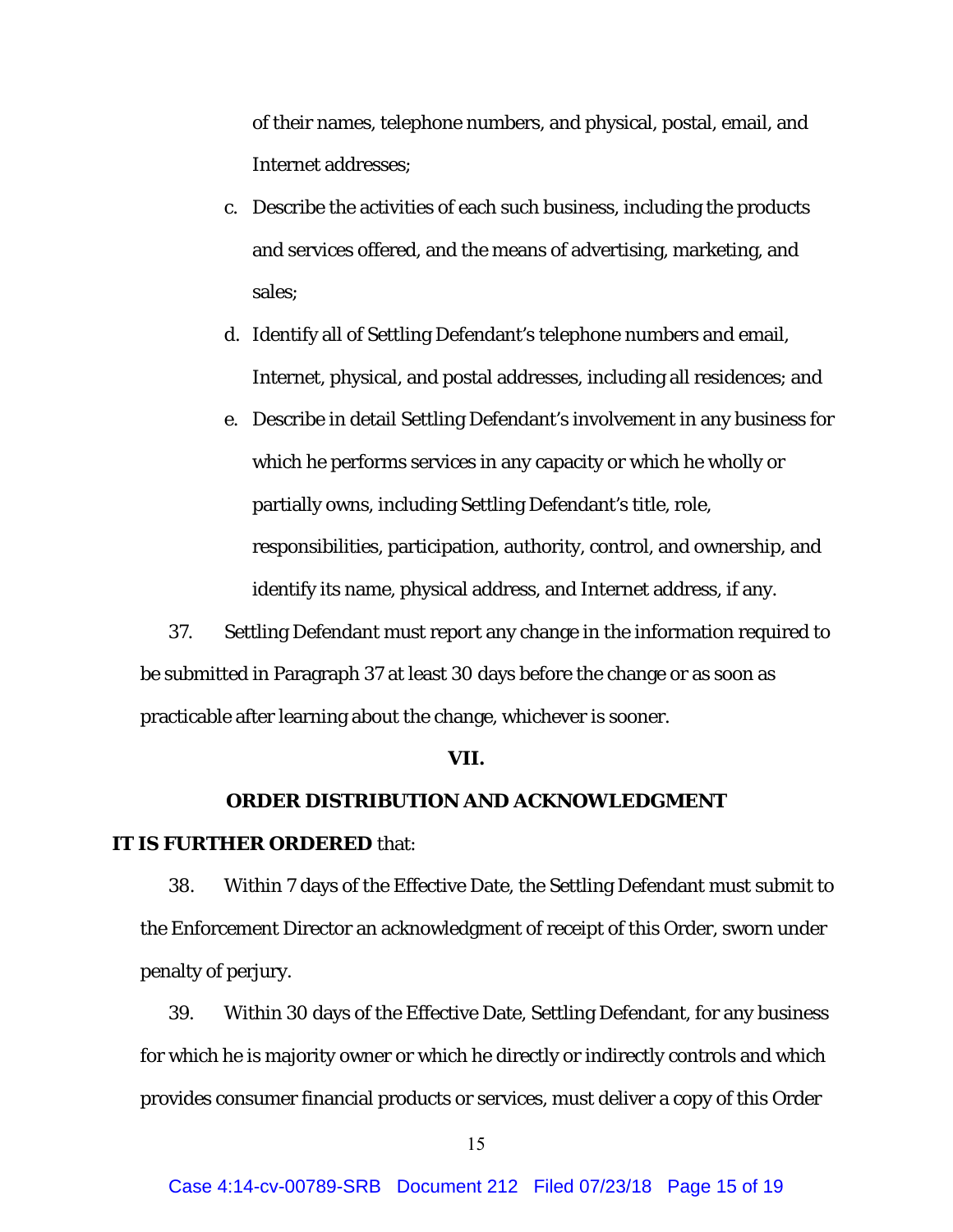to each of its board members and executive officers; Settling Defendant must also deliver a copy of this Order to any managers, employees, service providers, or other agents and representatives who have responsibilities related to the subject matter of the Order.

40. For 5 years from the Effective Date, Settling Defendant, for any business for which he is the majority owner or which he directly or indirectly controls and which provides consumer financial products or services, must deliver a copy of this Order to any business entity resulting from any change in structure referred to in Section VI [Reporting Requirements], any future board members and executive officers, as well as to any managers, employees, service providers, or other agents and representatives who will have responsibilities related to the subject matter of the Order before they assume their responsibilities.

41. Settling Defendant must secure a signed and dated statement acknowledging receipt of a copy of this Order, ensuring that any electronic signatures comply with the requirements of the E-Sign Act, 15 U.S.C. § 7001 *et seq.*, within 30 days of delivery, from all persons receiving a copy of this Order under this Section.

#### **VIII.**

## **COMPLIANCE MONITORING**

#### **IT IS FURTHER ORDERED** that:

42. To monitor Settling Defendant's compliance with this Order, including the attested to financial representations which were used to calculate the civil money penalty, within fourteen (14) days of receipt of a written request from the Bureau, Settling Defendant must: submit compliance reports, as defined by the Bureau, or

16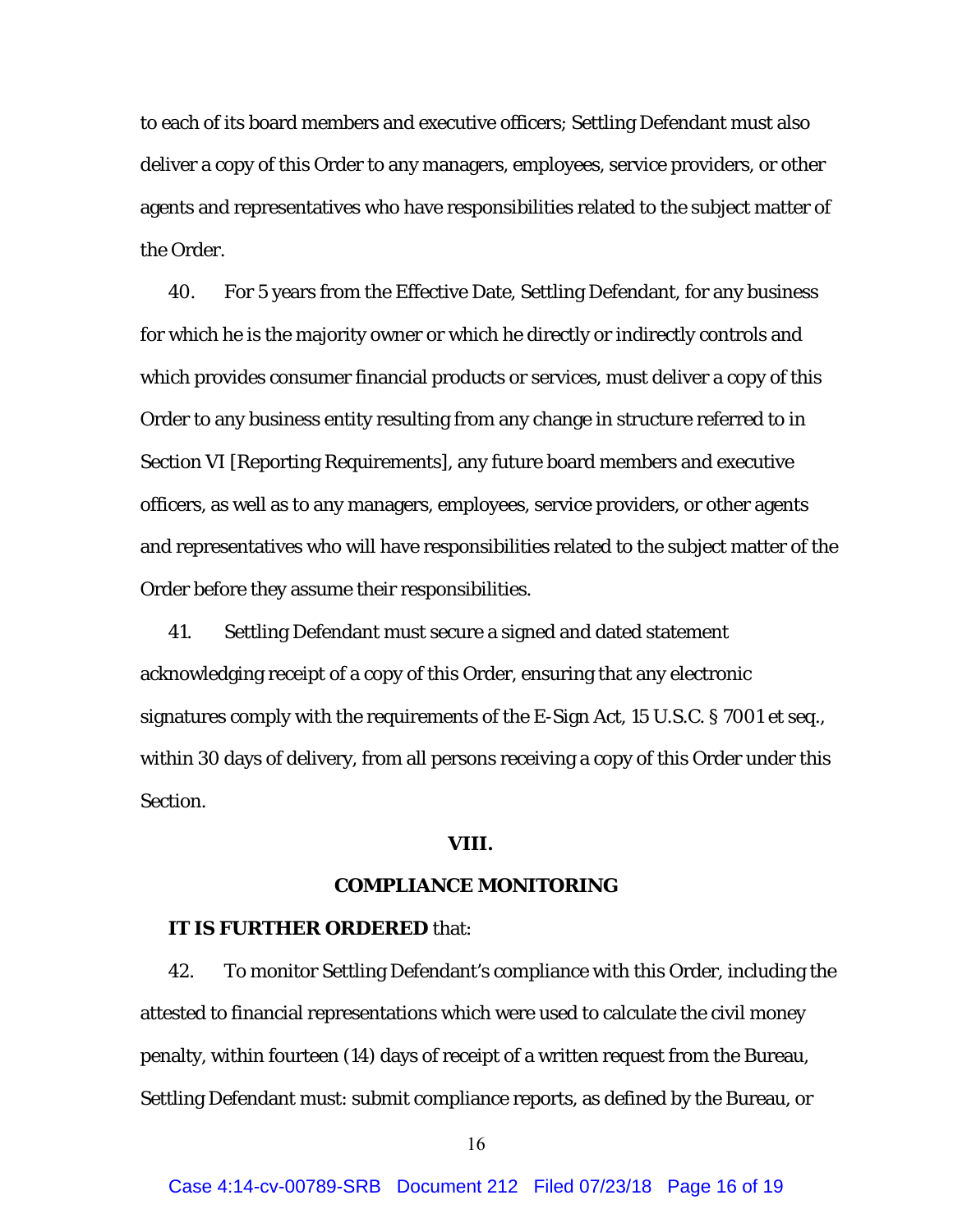other requested information, which must be sworn under penalty of perjury; provide sworn testimony; or produce documents.

43. For matters concerning this Order, the Bureau is authorized by this Order to communicate directly with Settling Defendant, unless Settling Defendant retains counsel related to these communications.

44. Settling Defendant must permit Bureau representatives to interview any employee or other person affiliated with Settling Defendant who has agreed to such an interview. The person interviewed may have counsel present.

45. Nothing in this Order limits the Bureau's lawful use of compulsory process, including pursuant to 12 C.F.R. § 1080.6.

# **IX.**

# **NOTICES**

## **IT IS FURTHER ORDERED** that:

46. Unless otherwise directed in writing by the Bureau, Settling Defendant must provide all submissions, requests, communications, or other documents relating to this Order to the Bureau in writing, with the following subject line, *CFPB v. Moseley, et al.,* Case No. 4:14-cv-00789-SRB, and send them by overnight courier or first-class mail to the below address and contemporaneously by email to Enforcement\_Compliance@cfpb.gov:

a. By overnight courier or first-class mail, as follows:

Assistant Director for Enforcement Bureau of Consumer Financial Protection ATTENTION: Office of Enforcement 1700 G Street NW Washington DC 20552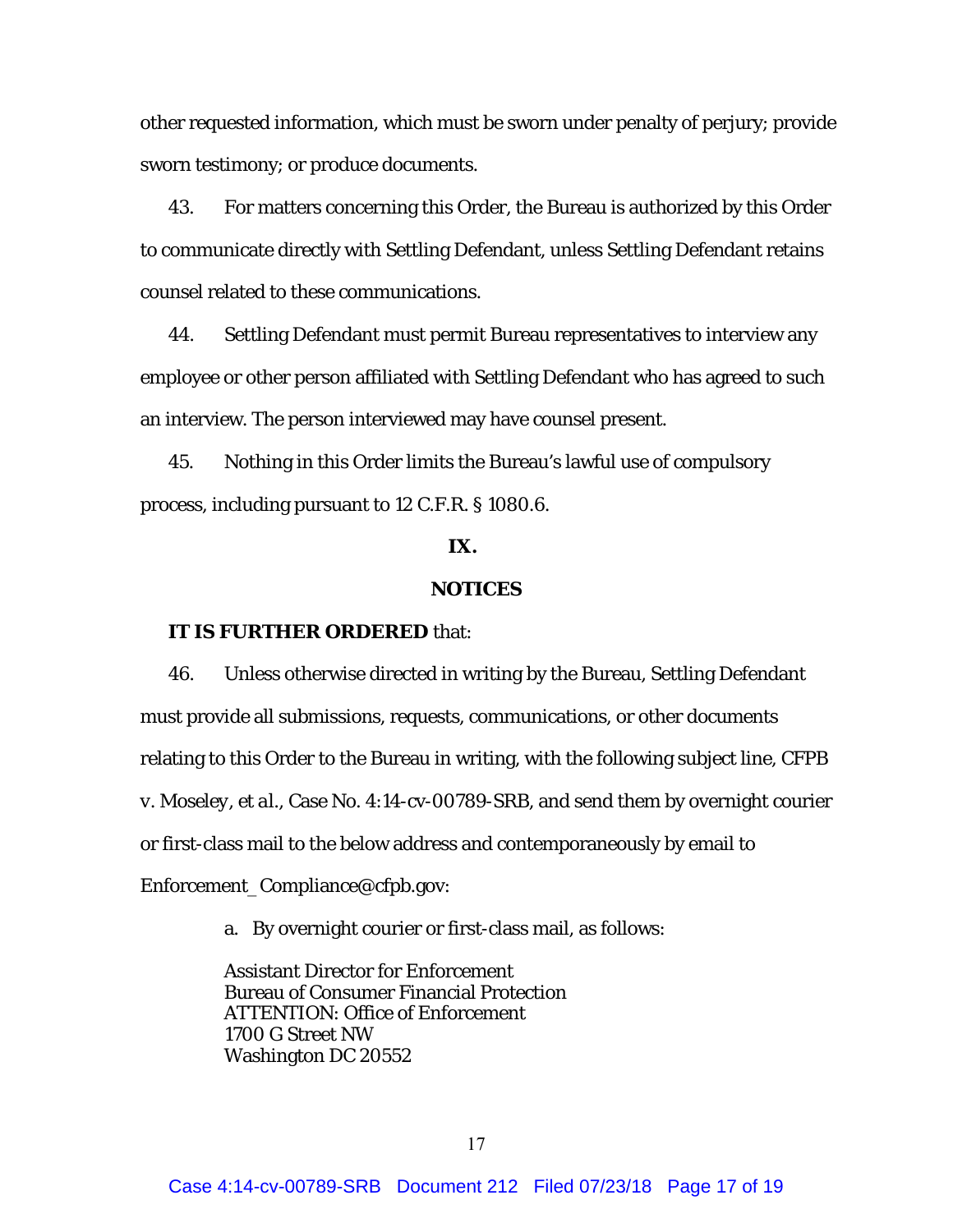# **RETENTION OF JURISDICTION**

## **IT IS FURTHER ORDERED** that:

47. The Court will retain jurisdiction of this matter for the purpose of enforcing this Order.

# **XI.**

# **SERVICE**

# **IT IS FURTHER ORDERED** that:

48. This Order may be served upon Settling Defendant by electronic mail, certified mail, or United Parcel Service, either by the United States Marshal, the Clerk of the Court, or any representative or agent of the Bureau.

# **XII.**

# **FINAL JUDGMENT AND ORDER**

## **IT IS FURTHER ORDERED** that:

49. The Bureau and Settling Defendant have consented to the terms and conditions of this Order as set forth above and have consented to the entry thereof.

## **XIII.**

#### **IT IS FURTHER ORDERED** that:

50. Pursuant to Fed. R. Civ. P. 54(b), there is no just reason for delay, and the Clerk of the Court will immediately enter this Order as a final order against the Settling Defendant.